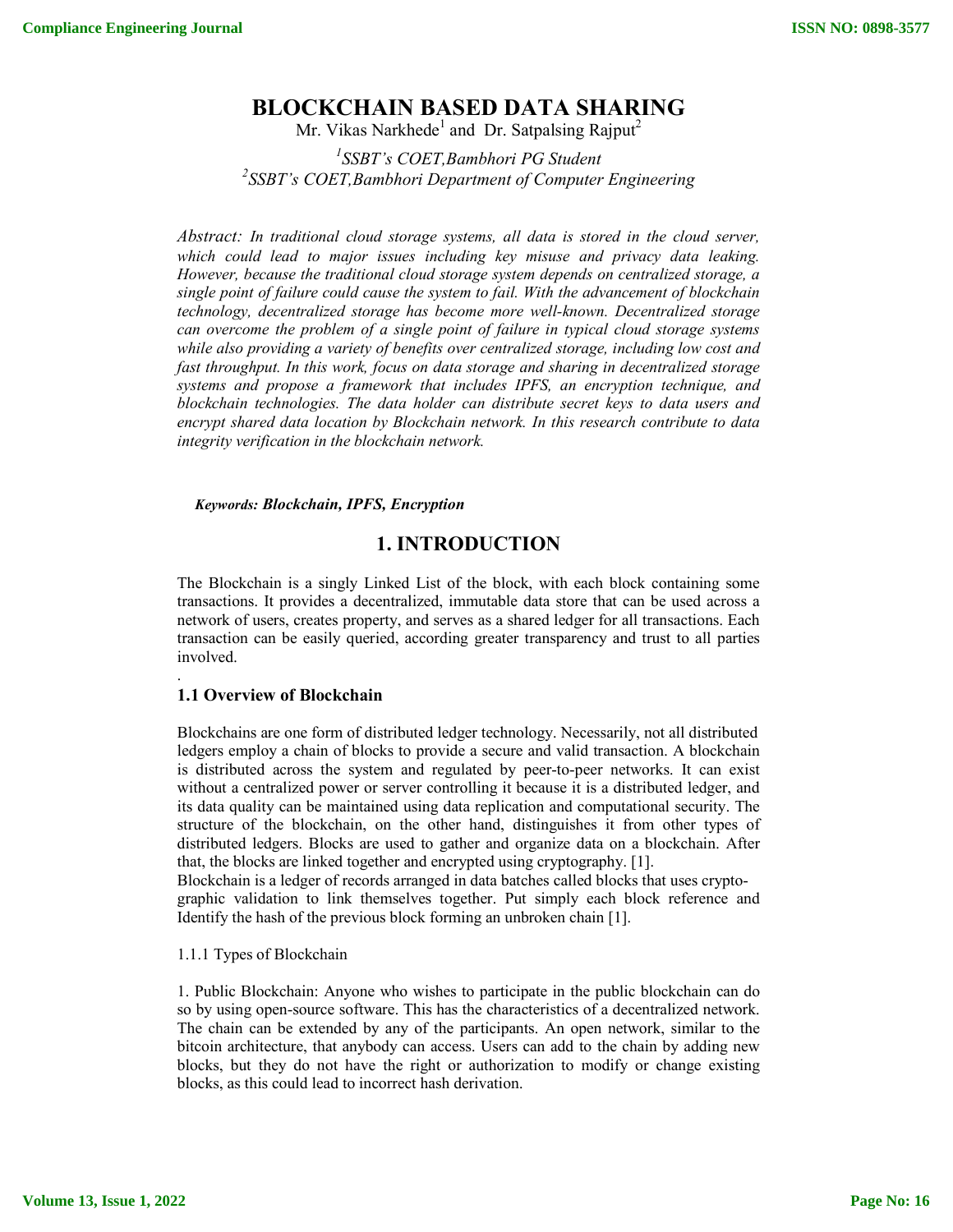Example: bitcoin, ethereum and factom etc [1].

2. Private Blockchain:

The private blockchain incorporates permission to review and modify the contents of locks. So this behaves as a centralized system. The most preferred option of the banks is that it is a closed, con\_dential, and non-transparent system which checks all the details and the accessing capacities are being controlled at a central level.

Example: quorum, hyperledger (corda, fabrix and sawtooth) etc. [1].

#### **BLOCKCHAIN:**



**Figure 1.1: Structure of BlockChain**

Fig shows 1.1 each block is a typical blockchain has at least the following components:

#### Details of blockchain components are

Index(Block 1) - The position of the First block has index 0 or Genesis block.

Previous Hash- Check it is valid or not previous block.

Time Stamp - When the new block has added the information in the store at that time.

Data - The information is stored on the block.

Nonce - Number generation of the new block.

Hash - hash is generated for the current block. Merkle Root - the root of the Merkle tree that contains the block's transactions.

All the above information that is Index, previous Hash, Timestamp, Data, and Nonce are used for the creation of the present blocks Hash. Each transaction is recorded and stored in a block. Each block is connected to the one before and after it. All the transactions are blocked together. Modifying/Changing a block will change its Hash. All subsequent blocks in the chain will be invalidated as a result. The reason for this is the hash of the present block is derived from the previous blocks hash.

#### 1.1.2 Merkle Trees

Each block stores a summary of all the transactions in the block in a multi-level data structure called Merkle Tree. In Figure, a Merkle tree example is shown. Merkle Trees are binary trees containing cryptographic hashes built by hashing recursively the children nodes, using a bottom-top approach. This allows summarizing the contents of large data sets and provides a secure and efficient form of verification of the data set integrity. Checking if a data element is included in a tree with N hashed elements takes at most calculations. This data structure is an essential component in the Bitcoin protocol since it prevents tampering with the transactions by malicious users. To successfully swap fake transactions into the bottom of the Merkle tree, it would be necessary to recalculate all the hashes of the nodes that are in the same sub-tree, up to the Merkle root. Because that each block may include hundreds of transactions, this might be a highly costly procedure, and by the time it's anished, fresh blocks pointing to the preceding actual block may have already been mined.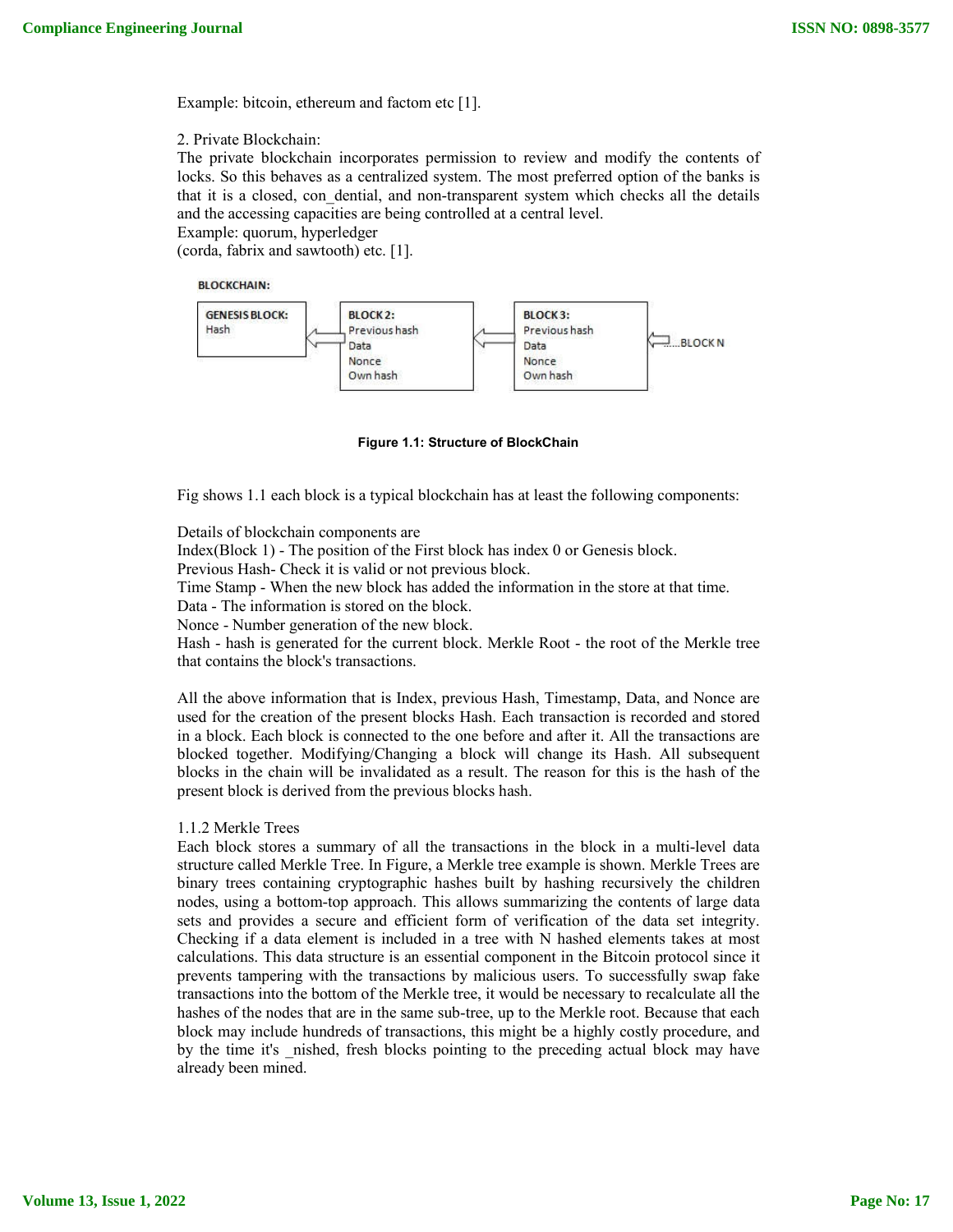

**Figure 1.2: Merkle Tree**

Fig shows 1.2 The Binary Merkle Tree, as seen above, is the most frequent and basic version of a Merkle tree. There are four transactions in a block: TX0, TX1, TX2, and TX3. As you can see, there is a root hash, also known as the Merkle Root, which is the hash of the entire tree. Each of these is hashed many times and saved in each leaf node., resulting in Hash  $(r0+r1)$ . Consecutive pairs of leaf nodes are then summarized in a parent node by hashing  $H(Tx0)$  and  $H(Tx1)$ , resulting in  $H(d0+d1)$ , and separately hashing  $HTx2$ and HTx3, resulting in H(d2+d3). The two hashes (H(d0+d1) and H(d1+d2) are then hashed again to produce the Root Hash  $(H(r0+r1))$  or the Merkle Root. Merkle Root is stored in the header. The block header is the part of the block which gets hash in the process of mining. In a Merkle Tree, it holds the hash of the previous block, a Nonce, and the Root Hash of all the transactions in the current block. As a result, putting the Merkle root in the block header secures the transaction. Because this Root Hash contains the hashes of all transactions within the block, these transactions may result in disc space savings. Merkle trees have their advantages It allows for data integrity and validity to be preserved. It also helps to save memory and disc space, and it is computationally simple and rapid. The transfer of very small bits of data over networks is required for their proof and management.

## **2.1 Background**

Traditional centralized systems are primarily built on the client-server model, in which a client can save entries in a central server and retrieve an updated copy of the information each time the server is accessed. In conventional centralized systems, Every authorization must be verified by a central trusted party, resulting in substantial costs and network-level at the central servers. Direrently,a transaction in the blockchain network can be conducted between any two peers (P2P) without authentication by the central party. In this manner, blockchain has the potential to greatly cut server costs, including development and operating expenditures, as well as optimize network level at the central server. In contrast to this Blockchain are one form of distributed ledger technology. A blockchain is distributed across the system and regulated by peer-to-peer networks. It can exist without centralization or server controlling it because it is a distributed ledger, and its data quality can be maintained using database replication and computational security. The structure of the blockchain, on the other hand, distinguishes it from other types of distributed ledgers. Blocks are used to gather and organize the data on a blockchain. After that, the blocks are linked together and secured using cryptography. [1].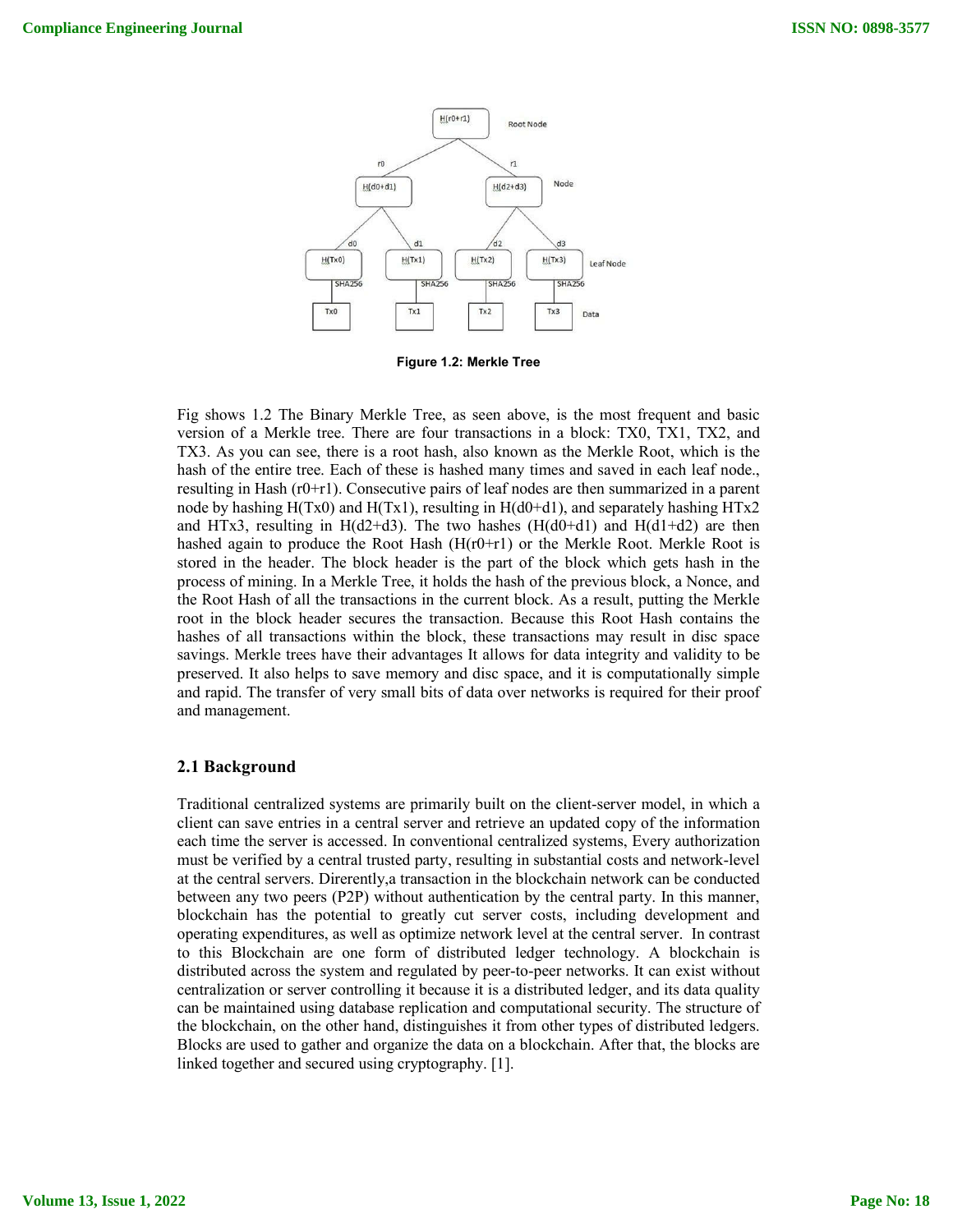Blockchain is a ledger of records arranged in data batches called blocks, that uses cryptographic validation to link themselves together. Put simply each block reference and Identify the previous block hash forming an unbroken chain. Each block includes the previous block hash, connecting the two links. Thus, the linked blocks form a chain. Blockchain eliminates the risk of data being held centrally. IPFS [2] has a special property of content addressing at the HTTP layer for the identification of files. IPFS represents a file by the hash on it, instead of representing it by which server it is stored on InterPlanetary File System (IPFS) is a protocol and network designed to create a contentaddressable, peer-to-peer method of storing and sharing hypermedia in a distributed file system. IPFS was initially designed by Juan Benet and is now an open-source project developed with help from the community. IPFS is a distributed \_le system that aims to connect all computing devices to the same file system. In some ways, IPFS is similar to the World Wide Web, but IPFS could be seen as a single Bit Torrent swarm, exchanging objects within one Git repository. In other words, IPFS is a content-addressed block storage format with content-addressed hyperlinks that deliver high throughput. This results in a Merkle-directed acyclic network that is more generic (DAG) . IPFS is a selfcertifying namespace that incorporates a distributed hash table, an incentive block exchange, and an identity hash table. IPFS doesn't have a single point of failure, and nodes don't have to trust one another not to tamper with data in transit. HTTP problems with DDoS attacks, therefore Distributed File Sharing saves.

#### **2.2 RelatedWord**

A blockchain-based decentralized storage system used in many domains like Cloud IOT ,Big data.

2.2.1 Blockchain in big data

The rise of the big data age on the Internet has led to the explosive growth of data size. However, trust issue has become the biggest problem of big data, leading to di\_culty in data safe circulation and industry development. In blockchain technology to solve these issues, LI Yue et al. In [4] The article describes a credible massive data-sharing strategy based on blockchain technology and smart contracts to assure the secure circulation of data resources. Elena Kara\_loski et al. In [3] The Blockchain technology contributes significantly to the storage, organization, and processing of Big Data. Its proposed solutions for decentralized private data management, digital property resolution, and reforms are having a big impact on how Big Data will emerge. Shilpa K. Sangode et al. In [10]] Metadata is a collection of basic information concerning data block distribution, block size, and replica management. The newer HDFS architecture for big data storage does away with the concept of a Name Node, with the metadata being stored utilizing blockchain technology instead. With the help of BlockChain Miners, mathematical cryptography techniques such as hashcode can be used.

#### 2.2.2 Blockchain in Cloud

With the growing popularity of cloud storage, data security has become a must. Cloud user authentication is mostly required for safe data exchange. With centralized techniques, data storage, communication, and processing all have increased overheads. Shangping Wang et al. In [8] proposes a framework that combines the decentralized storage system IPFS, the Ethereum blockchain, and attribute-based encryption (ABE) technology to solve, the keyword search function on the ciphertext of the decentralized storage systems is implemented, that also eliminates the single point of failure in standard cloud storage solutions while also providing various advantages over the centralized system. Priyanka Maharu Salunke et al. In [9] In a decentralized access control system, it concludes by assisting in the concealment of user identification from the cloud. Instead of recognizing user identity, the cloud simply identifies user credentials. User revocation is also supported by this system, which removes users from shared data and prevents replay attacks. This proposed systemis both decentralized and robust in comparison to a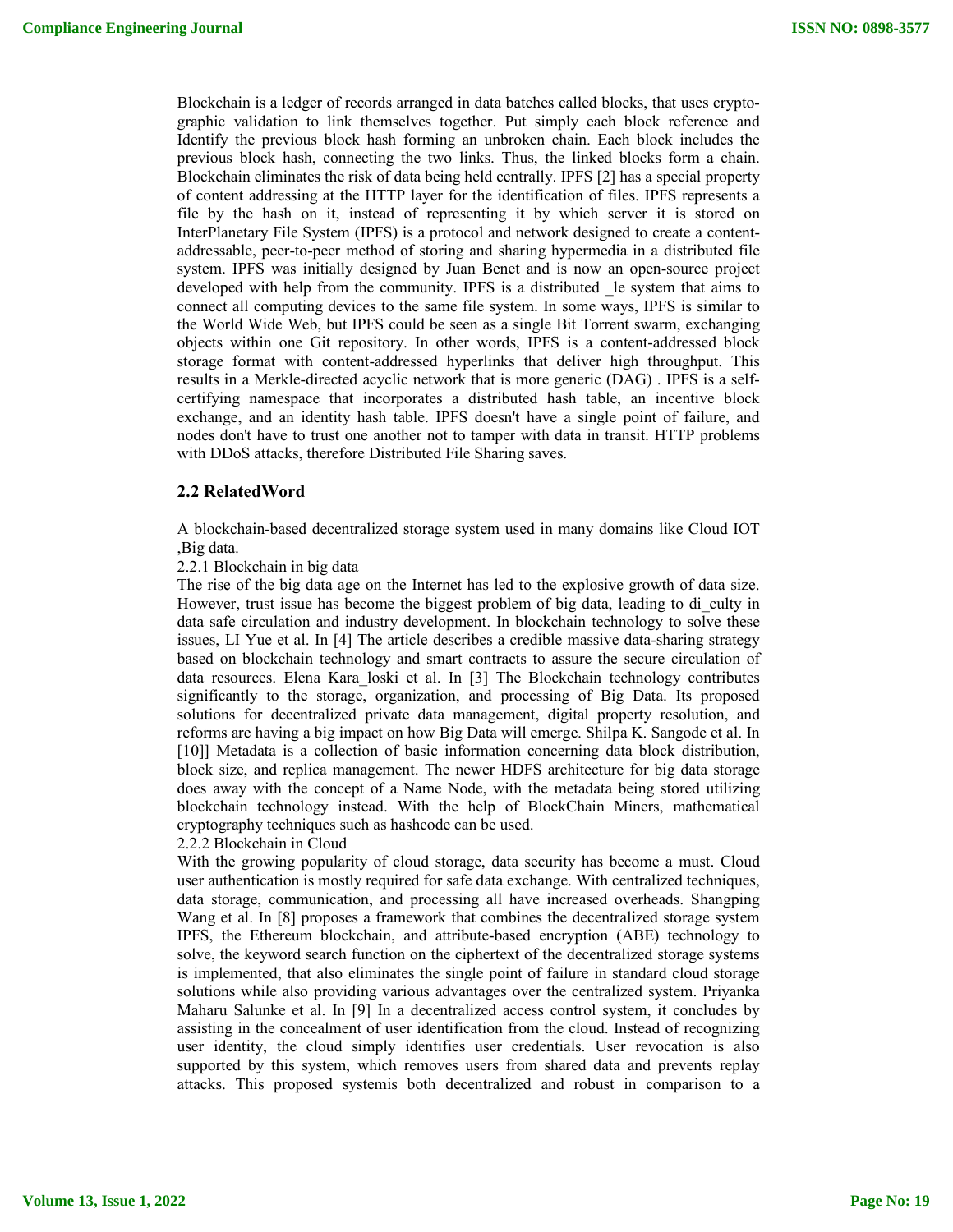centralized approach. It also solves the issue of data retrieval. Shangping Wang et al. In [11] Blockchain provides a new solution to protect the personal health records sharing system as a distributed architecture with decentralized and tamper-proof characteristics. Bao-Kun Zheng et al. In [14] cryptosystem is used to create a trusted data sharing scheme that prevents the shared data from being tampered with and uses the Paillier cryptosystem to ensure the confidentiality of the shared data. The transaction information is secure, and the shared data can be traded. Qi Xia et al. In [16] As a result of this architecture, more accountability is ensured because all users are already known and the blockchain keeps track of their actions. After their identities and cryptographic keys have been validated, users can request data from the common pool. Our approach is lightweight, scalable, and effcient, according to the results of the system evaluation. Xueping Liang et al. In [18] Using blockchain technology, performance study show that ProvChain delivers security characteristics such as tamper-proof provenance, user privacy, and reliability for cloud storage applications while having low overhead.

2.2.3 Blockchain in Healthcare

Bingqing Shen et al. In [5] A session-based healthcare data-sharing strategy is created based on MedChain, which provides exibility in data sharing. The findings of the evaluation suggest that MedChain can improve productivity while also meeting security criteria in data exchange.

Ayesha Shahnaz et al. In [13] the framework by de ning granular access controls. Furthermore, this framework addresses the scalability issue that blockchain technology has in general by utilizing off-chain record storing. This framework gives the EHR system the advantages of a blockchain-based solution that is scalable, secure, and integrated.

#### 2.2.4 Blockchain in data sharing

Dagang Li et al. In [6] Our model's security study reveals that, due to the Meta-unique key's architecture, the proxy re-encryption used in our system is inherently free of collusion- attack. Saqib Ali, Guojun Wang et al. In [12] The PingER framework will get decentralized storage, distributed processing, and efficient lookup capabilities as a result of this.

#### 2.2.5 Blockchain Privacy and security

Mangesh Gosavi et al. In [7] the method allows data owners to specify their access controls over user attributes and enforce those constraints in the data to be delivered. By establishing an escrow-free key issuing protocol that is developed using secure multiple computing between the key generating and data management facilities, this method also removes the Key Escrow Problem. This method is efficient in securely managing data dispersed in the data-sharing system, according to the performance and security study.

#### 2.2.6 Blockchain in IoT

The Internet of Things (IoT) plays a critical role in automating our daily lives. Electronic gadgets communicate with one another via the internet and frequently share and exchange information. Given the privacy and security considerations, a system must be developed o assure data integrity and digital device authentication. Hossein Shafagh et al. In [15] Our system is unconcerned with physical storage nodes, and it also enables the use of cloud storage resources as storage nodes. Yun Zhang et al. In [17] For various levels/types of attacks, extensive simulation results show that the suggested scheme can provide a greater security level and stronger resilience to attack than a standard databasebased data sharing method.

#### **3.1 Proposed Solution**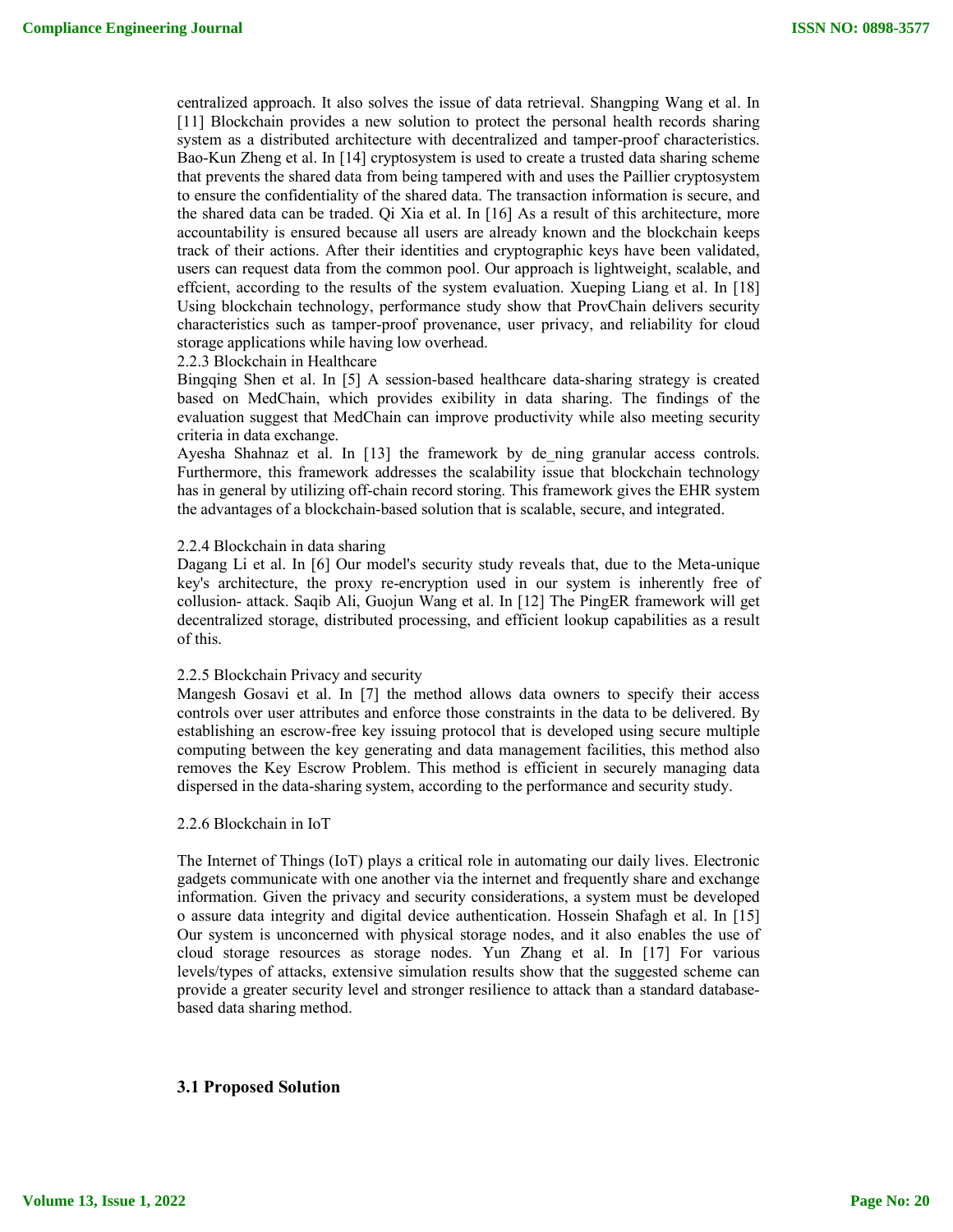In the proposed approach In practical applications, blockchain are not suitable for storing large files (up to max size.) due to block bloated. In our scheme, blockchain based data sharing use file hash (IPFS CID) of the files are stored on the blockchain whereas the actual files are stored in IPFS use the SHA-256 algorithm to create a unique hash of the entire block that is utilized to form the chain by the related blocks. IPFS as well uses this algorithm to generate the hash of the shared file and AES Encryption is a form of symmetric, cryptographic encryption that depends on a secrete key between the sender and receiver to access any file.

| Algorithm 1: Algorithm to uploading File |                                                                         |  |  |  |
|------------------------------------------|-------------------------------------------------------------------------|--|--|--|
|                                          | <b>Input:</b> File type $F_t$ Encrypt File Fenc, Secrete Key K, Block B |  |  |  |
|                                          | <b>Output:</b> File Hash Fh                                             |  |  |  |
| $\mathbf{1}$                             | begin                                                                   |  |  |  |
| 2                                        | while $n$ number of file $d\theta$                                      |  |  |  |
| 3                                        | If $F_t$ = true then                                                    |  |  |  |
| $\overline{\mathbf{4}}$                  | Generate $F_{enc}$ using $AES$                                          |  |  |  |
| 5                                        | convert $F_{enc}$ into buffer                                           |  |  |  |
| 6                                        | call function to upload $F_{enc}$ in to <b>IPFS</b> .                   |  |  |  |
| 7                                        | store the $F_{enc}$ in to Upload folder.                                |  |  |  |
| 8                                        | return $F_h$                                                            |  |  |  |
| 9                                        | update <b>B</b> with $F_h$                                              |  |  |  |
| 10                                       | else                                                                    |  |  |  |
| 11                                       | return error                                                            |  |  |  |
| 12                                       | end if                                                                  |  |  |  |
| end while<br>13                          |                                                                         |  |  |  |
| 14                                       | end                                                                     |  |  |  |

As seen in Algorithm 1, using function on Submit to store the file on the IPFS when uploading the file. Before uploading the file to the IPFS network, the Secret key entered here will be used to encrypt it with AES encryption. The sender and receiver of a shared file share a unique key to strengthen the security of the file(s) on the blockchain network..In this scheme, the storage nodes in IPFS are not considered here. The files are stored on the IPFS network, The IPFS network returns a hash of the file. Then it start the mining process to put the transaction in a block while the blockchain stores only the file hash of the file. Because IPFS uses the SHA-256 hashing technique, each file will have a unique hash. As either a result, the file is stored in a secure decentralized network and accessible through the blockchain. It is simple to get the hash generated by the file. As a result, IPFS eliminates the constraint of keeping entire files on the blockchain.Using AES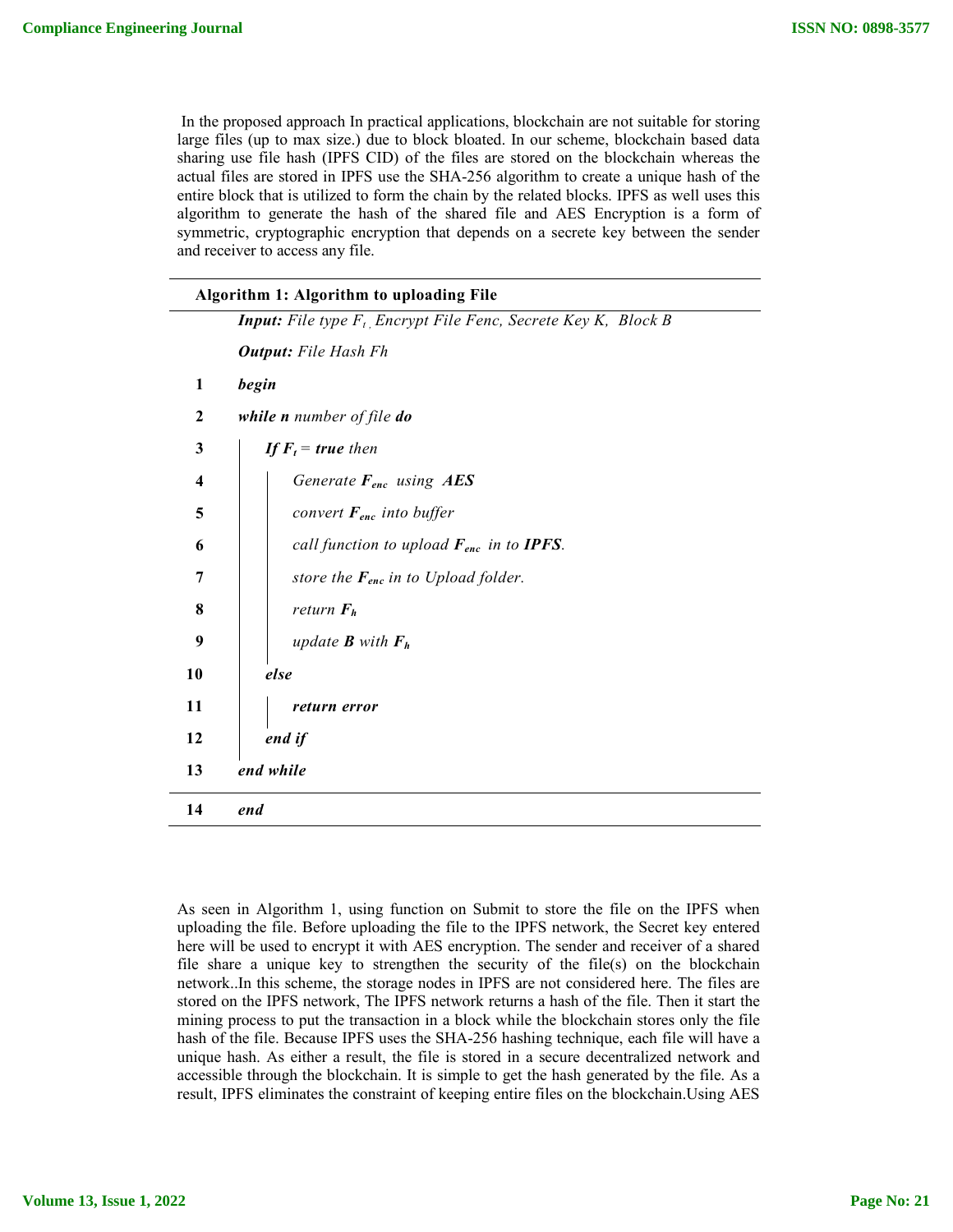encryption and the uploader's file key, encrypt the file. As a result, if a user attempts to download the file straight via IPFS, they will receive an unreadable file. As a result, only users with a valid secret key can access the viewable file contents, strengthening the blockchain's and file content's security. Learn how to use IPFS's decentralized storage power to improve the blockchain's security and efficiency.

| Algorithm 2: Algorithm to downloading File |                                                                                              |  |  |  |
|--------------------------------------------|----------------------------------------------------------------------------------------------|--|--|--|
|                                            | <b>Input:</b> File hash $F_h$ Decrypt File $F_{dec}$ , encrypt File $F_{enc}$ Secrete Key K, |  |  |  |
|                                            | <b>Output:</b> File type $F_t$                                                               |  |  |  |
| 1                                          | begin                                                                                        |  |  |  |
| $\mathbf{2}$                               | while <i>n</i> number of file do                                                             |  |  |  |
| 3                                          | <b>If <math>F_h</math> = true</b> and $K$ = true then                                        |  |  |  |
| 6                                          | call function to download $F_{enc}$ from IPFS.                                               |  |  |  |
| 7                                          | Decrypt $F_{enc}$ using AES method                                                           |  |  |  |
| 8                                          | store $F_{dec}$ in to download folder.                                                       |  |  |  |
| 9                                          | else                                                                                         |  |  |  |
| 10                                         | return error                                                                                 |  |  |  |
| 11                                         | end if                                                                                       |  |  |  |
| 12                                         | end while                                                                                    |  |  |  |
| 13                                         | end                                                                                          |  |  |  |

As seen in Algorithm 2, using function on Submit to download the file from the IPFS network. Before downloading the file from IPFS network, the Secret key entered here will be used to decrypt it with AES encryption.after downloading the file,file hash store in block of blockchain network.Even every any size of file return file hash has constant length.

 $f(x)=K$ 

where x is the number of any size of files. K is the constant file hash length. This feature can prove the scaling solution of various blockchain.

## **4.1 Experimental Setup**

A simulation conducted using propose Data sharing system and decentralized storage systems, namely ipfs ,windows 10 pc system,i5 processor,4gb ram,500gb harddisk. These environment using different file size with respective to upload and download times are recorded at similar speeds The average transfer speeds were calculated as: i) 222 kilobytes/s for upload, and ii) 706 kilobytes/s for download Figure 4.1 and 4.2 shows the upload and download times for the files of the same size over the network. Table I and II summarize the obtained values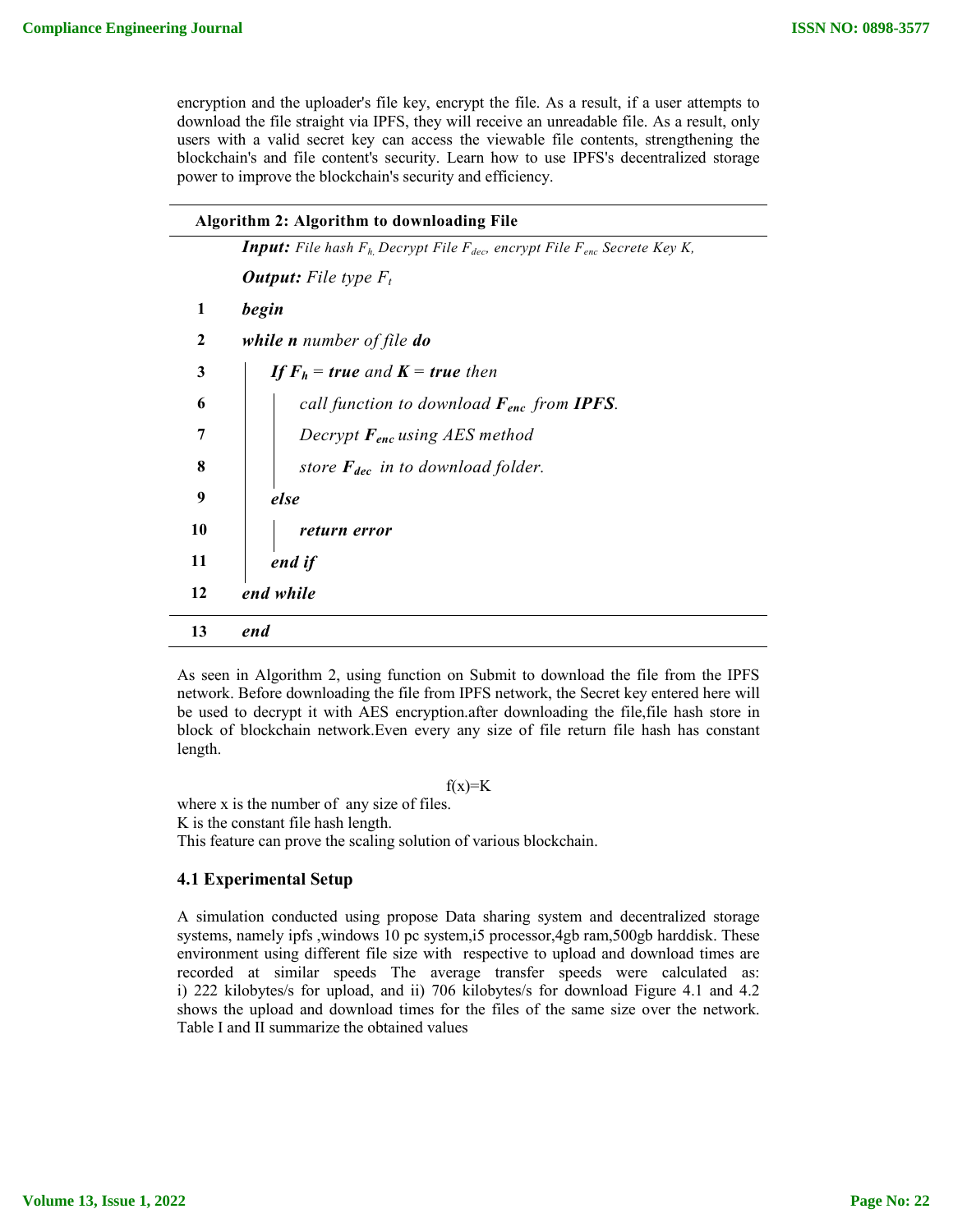#### **Table 1. Upload Times**

| <b>File</b><br>Size(inMB) | <b>Upload Time</b><br>(in seconds) | <b>File Hash</b>                               |
|---------------------------|------------------------------------|------------------------------------------------|
|                           | 25                                 | QmUMXeGFoW7fjKvgTSjVx3RpEJMBd4v31DNgV1S1TRW6HT |
| 10                        | 43                                 | QmXbMg5f5s161fjpPb5QDarNu4f9wrxgv5rzg857W1ynCE |
| <b>20</b>                 | 93                                 | QmeYhjgay7o9TCzxANdyiHLiNsj8MgR75VZ8shKu4e3jKe |
| 30                        | 145                                | QmNYV9SkHGWwNcDkwYygoNrBWhe6FDJuJZoMtuUGu3sSdi |
| 40                        | 188                                | QmYxr3vQ1w3ufYfJKprXzADQa7HLDrhxrzD2oJzuE4KX3A |
| 50                        | 238                                | QmRUJpuYiPfbxQLY5ayBDyNXJECYwPTwU2T9dafFkBrLKq |

Table 1 shows that file size ,upload time in sec and file hash return from ipfs



**Figure 4.1. Upload Times in Decentralized Storage Systems**

Figure 4.1 shows that file size in MB is directly proportional to Upload time in sec

| <b>File</b><br>Size(inMB) | <b>Download</b><br><b>Time</b><br>(in seconds) | <b>File Hash</b>                               |
|---------------------------|------------------------------------------------|------------------------------------------------|
|                           |                                                | QmUMXeGFoW7fjKvgTSjVx3RpEJMBd4v31DNgV1S1TRW6HT |
| 10                        | 12                                             | QmXbMg5f5s161fjpPb5QDarNu4f9wrxgv5rzg857W1ynCE |
| 20                        | 29                                             | QmeYhjqay7o9TCzxANdyiHLiNsj8MqR75VZ8shKu4e3jKe |
| 30                        | 41                                             | QmNYV9SkHGWwNcDkwYygoNrBWhe6FDJuJZoMtuUGu3sSdi |
| 40                        | 52                                             | QmYxr3vQ1w3ufYfJKprXzADQa7HLDrhxrzD2oJzuE4KX3A |
| 50                        | 61                                             | QmRUJpuYiPfbxQLY5ayBDyNXJECYwPTwU2T9dafFkBrLKq |

#### **Table 2. Download Times**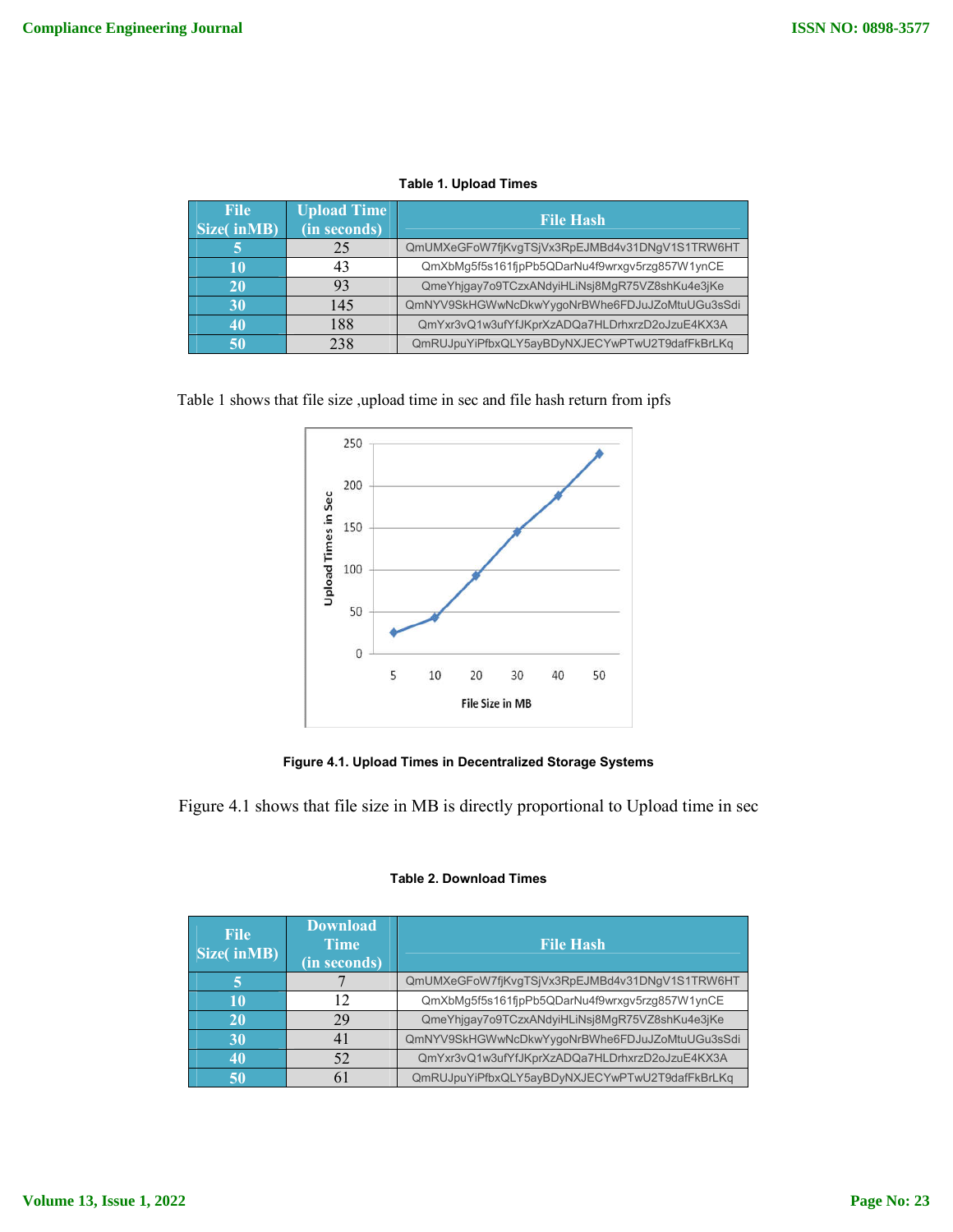

Table 2 shows that file size ,download time in sec and file hash return from ipfs



Figure 4.2 shows that file size in MB is directly proportional to download time in sec . From Figure 4.1 and 4.2, it can be inferred that the transfer speeds of files in the systems are similar.



**Figure 4.3. File Hash**

This ensures that large files are stored on IPFS and only file hash which are relatively very small get recorded on the Blockchain. Figure 4.3 shows how the size of the file grows in relation to files added to the IPFS network. These must point out that the average size of file hash recorded on the ledger is around 46 character string length for each activity performed on the overlaying IPFS network. Consequently, the ledger size grows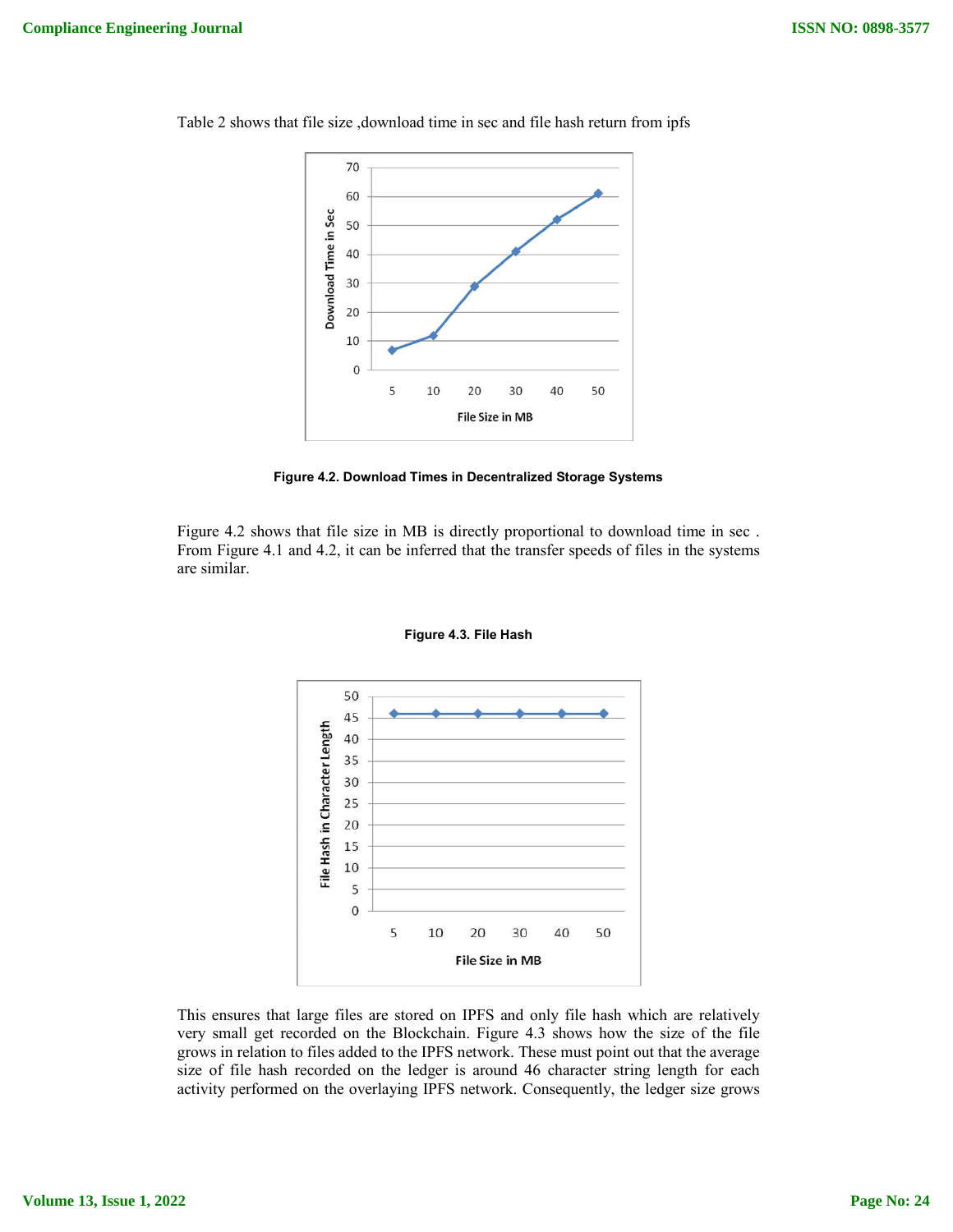but at a much slower rate and remains very stable even when the size of files added to the IPFS network drastically increases.

#### **5.1 Discussion**

#### 5.1.1 Data integrity

When a user uploads a file to the IPFS network, the hash of the file is returned. The hash will link the user to the IPFS gateway at http://ipfs.io/ipfs/, where they can download the file without having to use the IPFS command line. To identify the content of a file, IPFS generates a hash. Even if files have similar names and sizes, IPFS's integrity function can establish each file's integrity. It can assist users in determining whether or not files have been tampered with.

#### 5.1.2 Security and privacy analysis

For security and privacy purpose Files are chunked and stored on different storage nodes in IPFS. Firstly files are encrypted and stored on IPFS storage nodes using the AES method. The storage nodes can only see a portion of the ciphertexts and cannot access any file information. The File Hash (file location hash ciphertext) get from IPFS and saved on the blockchain using the AES algorithm. Although everyone may read the ciphertext content after encryption using the AES algorithms, Any user fulfil the access but cannot decrypt the encrypted file from IPFS. As a result, we were able to achieve data access control. The suggested system can be regarded to be safe as long as the blockchain network scheme are secure.

## **CONCLUSION**

In comparison to a centralized system, a decentralized system is more secure, scalable, and has higher throughput. Decentralized systems perform similarly to centralized systems. The failure of the central node/server in centralized systems takes the entire network down, whereas decentralized systems have more fault tolerance. Blockchain are not suitable for storing large files (up to max size.) due to block bloated. In our scheme, blockchain based data sharing use file hash (IPFS CID) of the files are stored on the blockchain whereas the actual files are stored in IPFS The use of CIDs to address content increases data integrity in the proposed data sharing system. Decentralized systems offer more storage space for less money. As a result, in today's environment, decentralized systems have more to offer than centralized systems.

## *11.1. Journal Article*

[1] *S. S. N. L. Priyanka and A. Nagaratnam, "Blockchain evolution a survey paper",*

*IJSRSET, vol. 4, no. 8, 2018.*

- [2] *V. Narkhede and S. D. Rajput, "Analysis of blockchain algorithms", IJIRSET, vol. 9,no. 3, March 2020.*
- [3] *E. Kara\_loski and A. Mishev, "Blockchain solutions for big data challenges", IEEE EUROCON, July 2017.*
- [4] *L. Yue, H. Junqin, Q. Shengzhi, and W. Ruijin, "Big data model of security sharing*